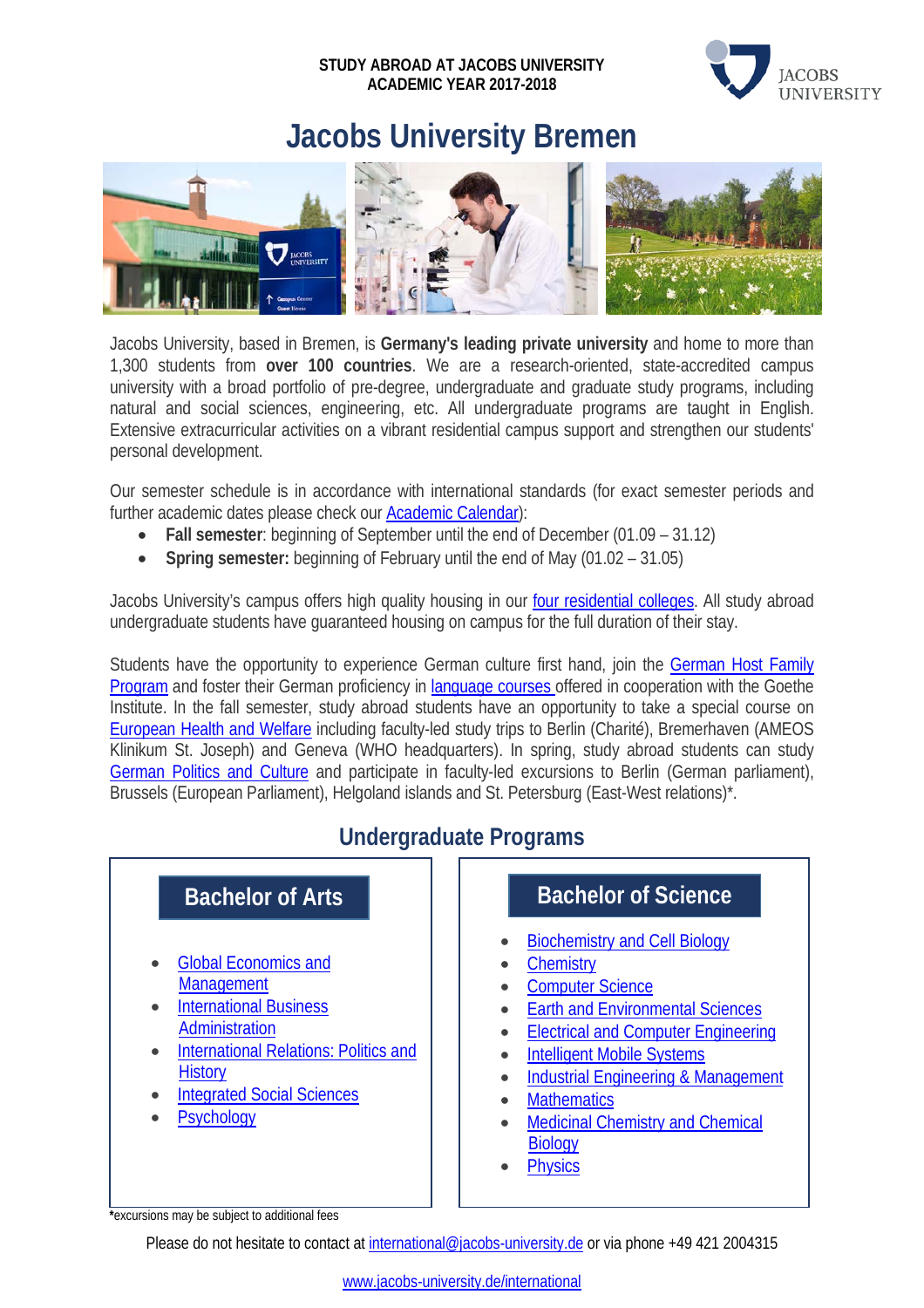

### **Academic Calendar Fall Semester**

Arrival: Tuesday, August 29<sup>th</sup> 2017 (earliest possible date to move in) Orientation Week: August  $29<sup>th</sup>$  – September  $3<sup>rd</sup>$  2017 (mandatory attendance) Classes start: September 4th [www.jacobs-university.de/academic-calendar](http://www.jacobs-university.de/academic-calendar)

# **Academic Calendar Spring Semester**

Arrival: Thursday, January 25<sup>th</sup> 2018 (earliest possible date to move in) Orientation Week: January  $25<sup>th</sup> - 31<sup>st</sup> 2018$  (mandatory attendance) Classes start: February 1st [www.jacobs-university.de/academic-calendar](http://www.jacobs-university.de/academic-calendar)

# **Application Deadlines**

**Fall Term: April 15th Spring Term: October 15th**

# **Application Process**

Applicants must create an account in our [CampusNet](https://campusnet.jacobs-university.de/scripts/mgrqispi.dll?APPNAME=CampusNet&PRGNAME=CREATEACCOUNT&ARGUMENTS=-N000000000000001,-N000106,) system.

After registration and login, select and save *Incoming Study Abroad* as the *Program Choice*. Once the program choice is saved, click *Apply to Incoming Study Abroad* in the *Current Applications* options. Please note that *Start/End* indicates the period during which the application is open and NOT the semester dates!

Applicants can modify their applications before submission and download all documents electronically.



Please do not hesitate to contact a[t international@jacobs-university.de](mailto:international@jacobs-university.de) or via phone +49 421 2004315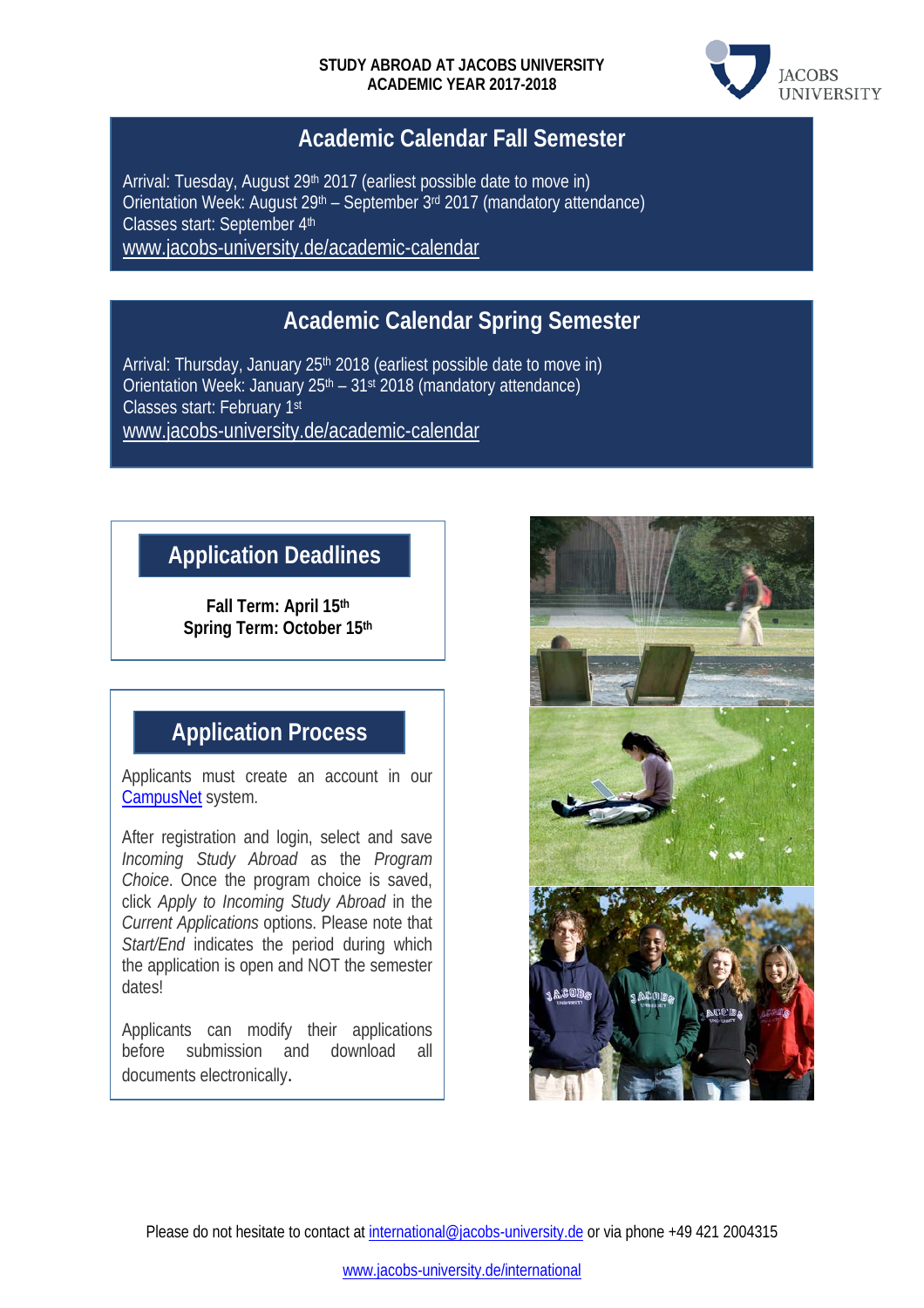#### **STUDY ABROAD AT JACOBS UNIVERSITY ACADEMIC YEAR 2017-2018**



# **Application package**

#### **1. General Information**

- Contact information
- Academic information
- Preliminary course information
- Program approval / nomination form
- Financial declaration form
- Study abroad participation agreement
- Letter of recommendation from faculty (for free movers from non-partner universities only)

#### **2. University Transcripts**

Applicants must upload a copy of an official transcript from the university they are currently attending. Jacobs requires students to hold a GPA of at least 3.0 in American numerical value (letter grade B or equivalent).

#### **3. Proof of English proficiency**

All non-native English speakers are required to prove the **CEFR B2** level of English proficiency (IELTS score 5.5 - 6.5; TOEFL iBT score 80; TOEIC score 650 – 800; Cambridge FCE). If your student is coming from the university with English as the main language of instruction and examination, the proof of English requirement can be waived.

All required documents can be uploaded to and downloaded from CampusNet.

NOTE: If you are covering your student's costs (partially or fully), please ask the student to enter the amount of financial support that you provide into the *Scholarships or Fellowships: From Another Source* as well as the name of the home institution in the *Sponsors* section.

# **Course Catalogue**

You can find Jacobs course catalogues on the following website (make sure to click on Fall/Spring respectively): [http://campusnet.jacobs-university.de](http://campusnet.jacobs-university.de/)

The Fall Semester course catalogue usually gets published on March 31st. The course catalogue for the Spring Semester is published on September 30th.

Please note that the course offering is subject to change until semester begins.



### **Tuition Fees**

For study abroad students from exchange partner universities the tuition is waived. Other fees are to be covered by students themselves.

For study abroad students from visiting partner universities the fees are covered by sending institutions according to individual university agreements.

Information on fees can be found [here](https://www.jacobs-university.de/study/undergraduate/fees-finances/tuition-fees).